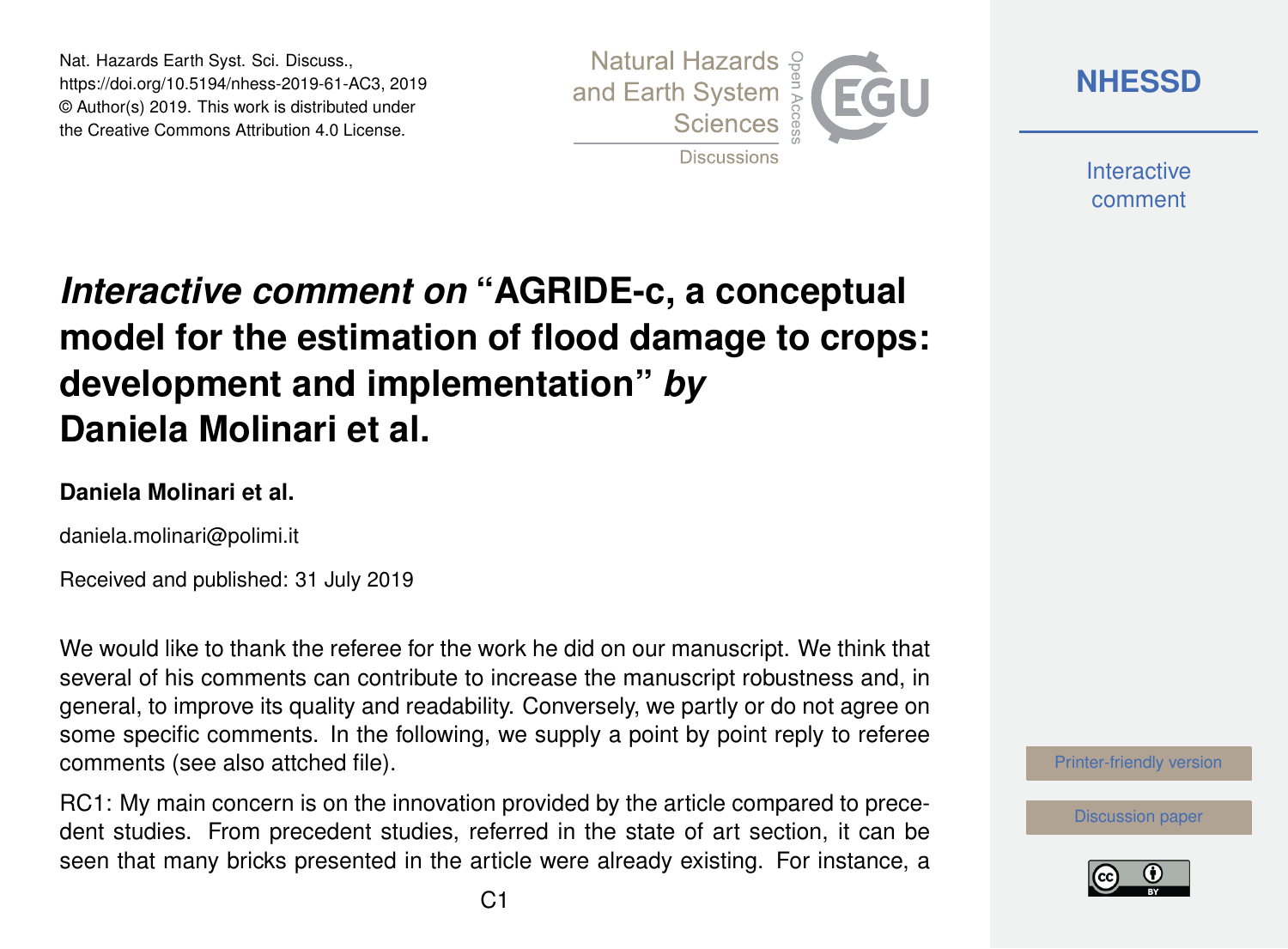"conceptual model" has yet been formalized since the 80's in the USA, combining in a certain way "physical damage" and their "economic implications" in terms of loss of added value. Even if all detail are not given, many specifications are provided (see the user's manual of AGDAM, link provided below). Part of those details may be available from other studies. For instance, in our works (Agenais et al., 2013), we explicit completely how we link "physical damages" with "economic implications". Thus, I recommend that the article should be more specific on what it gets from previous studies, and what it added.

Answer: We agree with the referee when he states that "many bricks presented in the article were already existing". In fact, our effort was to organise "this fragmented knowledge" in a "generic" tool that could potentially improve the reliability and ease the procedure of flood damage assessments to crops in future studies. As stated at pg. 7 line 20-25 "AGRIDE-c has been developed by adopting an expert-based approach, encapsulating and systematising all the available knowledge on damage mechanisms triggered by inundation phenomena, as well as on their consequences in terms of income for the farmers. Information has been derived by a thorough investigation of the literature and by consultation with experts (i.e. agronomists and representatives of the authorities responsible for agricultural damage management and compensation). The result is a general, conceptual model, which identifies the different aspects to be modelled for the assessment of flood damage to crops, their (inter)connections as well as the variables at stake". We would not define contents included in the AGDAM manual as "a conceptual model". AGDAM is a software and what is included in the manual is a diagram showing software inputs and outputs (pg. 4), and the theoretical background of its calculations. We do also not agree that AGDAM combines physical damage with economic implication. Loss functions in AGDAM are cost-based and assume the total loss of the revenue (pg. 16). The only physical aspect that is considered is the percentage of affected crops according to flood duration, on which base loss functions are weighted, but no reference to the reduction in the yield and/or its quality is made, according to different hazard and vulnerability variables. Given that the translation of

#### **[NHESSD](https://www.nat-hazards-earth-syst-sci-discuss.net/)**

**Interactive** comment

[Printer-friendly version](https://www.nat-hazards-earth-syst-sci-discuss.net/nhess-2019-61/nhess-2019-61-AC3-print.pdf)

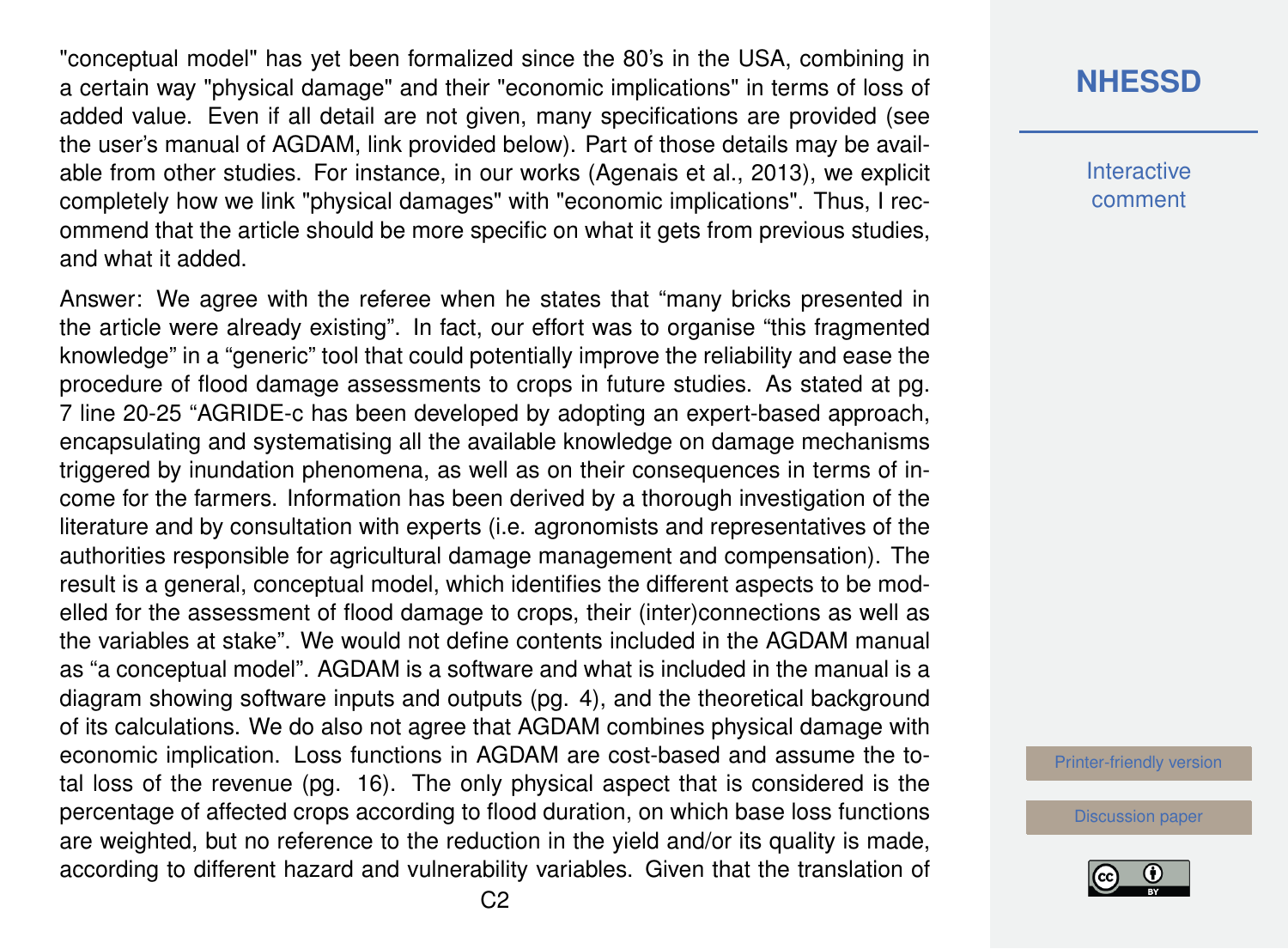physical damage into monetary terms can be challenging and not univocal, we strongly support the implementation of both a physical and an economic model. In fact, the distinction/link between physical and economic damage is present in several past works even if not explicitly (beyond Agenais et al. 2013, in Pivot et al. (2002), Morris and Hess (1988), Morris et al. (2014)); they are all quoted in the paper. We embraced this modelling approach in AGRIDE-c as we did in our previous work on flood damage to residential buildings, following a synthetic approach (Dottori et al., NHESS, 2016).

RC2: in their conclusion (page 20), the authors state that "According to authors' knowledge, AGRIDE-c represents the first attempt to organize all the available knowledge on flood damage to crops in a usable and consistent tool (i.e. the model integrates physical and economic approaches) that can be implemented to guide the flood damage assessment process, in different geographical and economic contexts." I do not master totally the American approach, but it has been developed to be used in different context (USA is a large country...) and has been developed as a tool used by USACE (ADGDAM). Another example is coming from Hess and Morris (1988), that also organized their work on grasslands in a framework comparable to that of AGRIDE-c and included it in a tool (SCADE). Last example, concerning our work, I can specify that in chapter 3, the presentation of the methodological framework gives a clear explanation that damage are considered as loss of added value and how to link them to physical effects of flood.

Answer: we stress our opinion that AGDAM cannot be considered a conceptual model; moreover, its transferability to other (economic) contexts is limited by the fact that there are not specific guidelines on how to create or adapt loss functions. The work by Hess and Morris (1988) is instead very specific on grassland and is included on a tool for the evaluation of land drainage strategies. We agree that in chapter 3 of Agenais et al., 2013 damage is defined as loss of added value, as other authors did (e.g. Morris and Brewin, 2014; Pivot et al. 2002; Morris and Hess,1988), and that a brief discussion is included on how to link it to physical effects of flood; still, this cannot be considered a

## **[NHESSD](https://www.nat-hazards-earth-syst-sci-discuss.net/)**

**Interactive** comment

[Printer-friendly version](https://www.nat-hazards-earth-syst-sci-discuss.net/nhess-2019-61/nhess-2019-61-AC3-print.pdf)

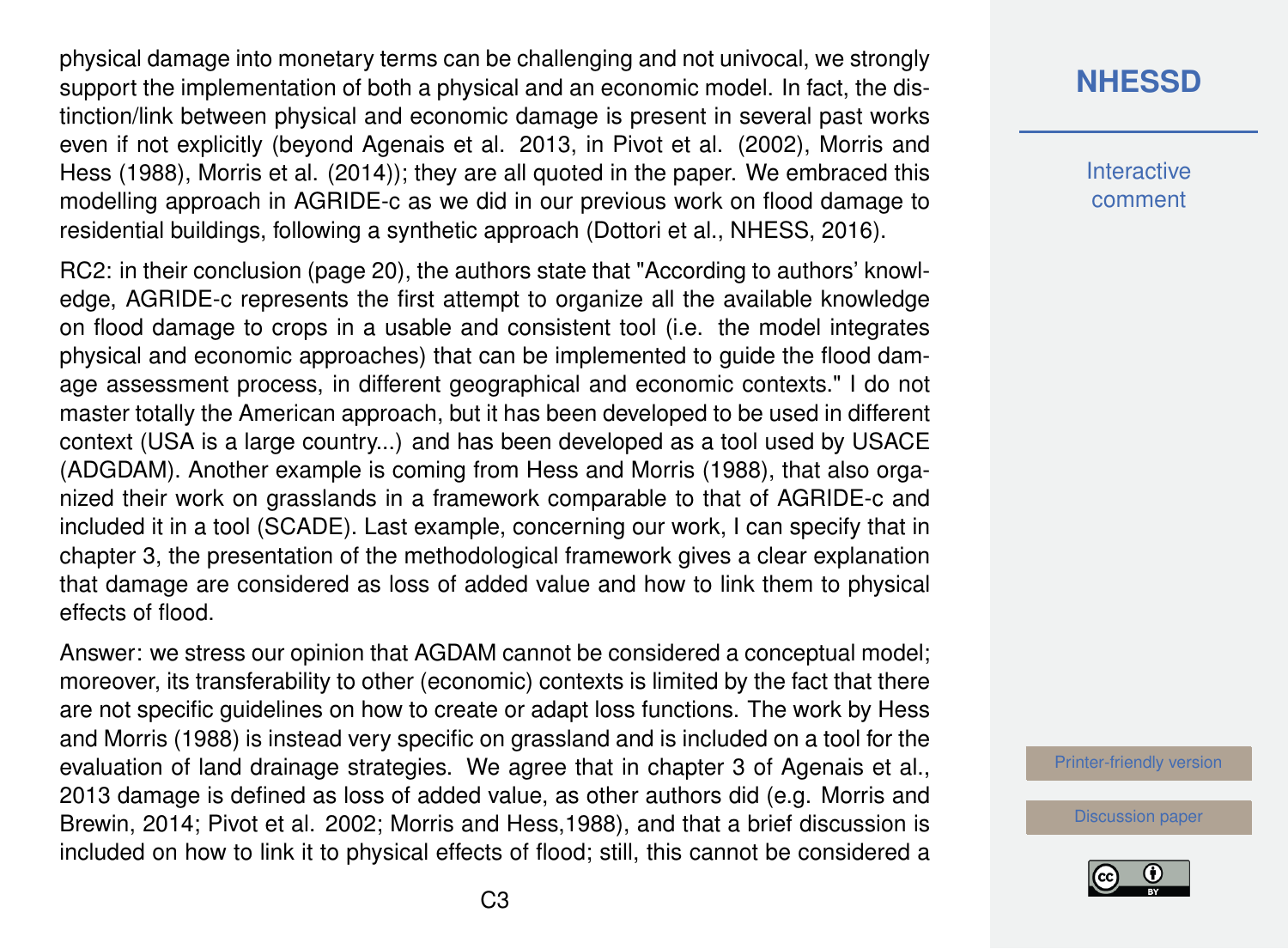conceptual model in our point of view.

RC3 In chapter 4, we give some precision on modelling of damage to sub-component of farms (which include crops, vegetal material, soil, equipment). For crops, we explain how to take into account farmers' strategies (continuation, abandoning, reseeding for instance), depending on when the flood occurs compared to the crop calendar.

Answer: Our model includes knowledge coming from Agenais et al. 2013, as it is stated in the paper. Although, we did not specify in the manuscript which works have been already taken into considerations farmers' strategies (like Agenais et al., 2013 but also Pivot, et. al 2002); we will add these specific references in the paper. Still, we want to stress that alleviation strategies are not explicitly taken into account in existing damage models, neither in the functions reported in chapter 5 of Agenais et al., 2013. In the implementation of AGRIDE-c in the Po Valley, we make explicit the effect of strategies on flood damage as well as when the different strategies can be implemented or not.

RC4 In chapter 5 we explain that all this has been implemented in a tool called floodam (now floodam-agri), which aim is to help to adapt damage modelling to different context, including prices, crops calendars, and even also the question of the typology of culture to best fit with typology of GIS.

Answer: We cannot appreciate the potentialities of floodam as we could not find it online. According to our understating, chapter 5 of Agenais et al., 2013 is about the adaptation of national French functions to local French contexts.

RC5 I want also to point that the authors present results for 4 types of crops, whereas both the American and the French approaches deal with many more types (including permanent crops)

Answer: After reading the referees' comments, we realised that the "scope of use" of our model was not well specified in the original version of the paper, which could lead to incorrect interpretations of our work. In fact, the conceptual model has been de-

## **[NHESSD](https://www.nat-hazards-earth-syst-sci-discuss.net/)**

**Interactive** comment

[Printer-friendly version](https://www.nat-hazards-earth-syst-sci-discuss.net/nhess-2019-61/nhess-2019-61-AC3-print.pdf)

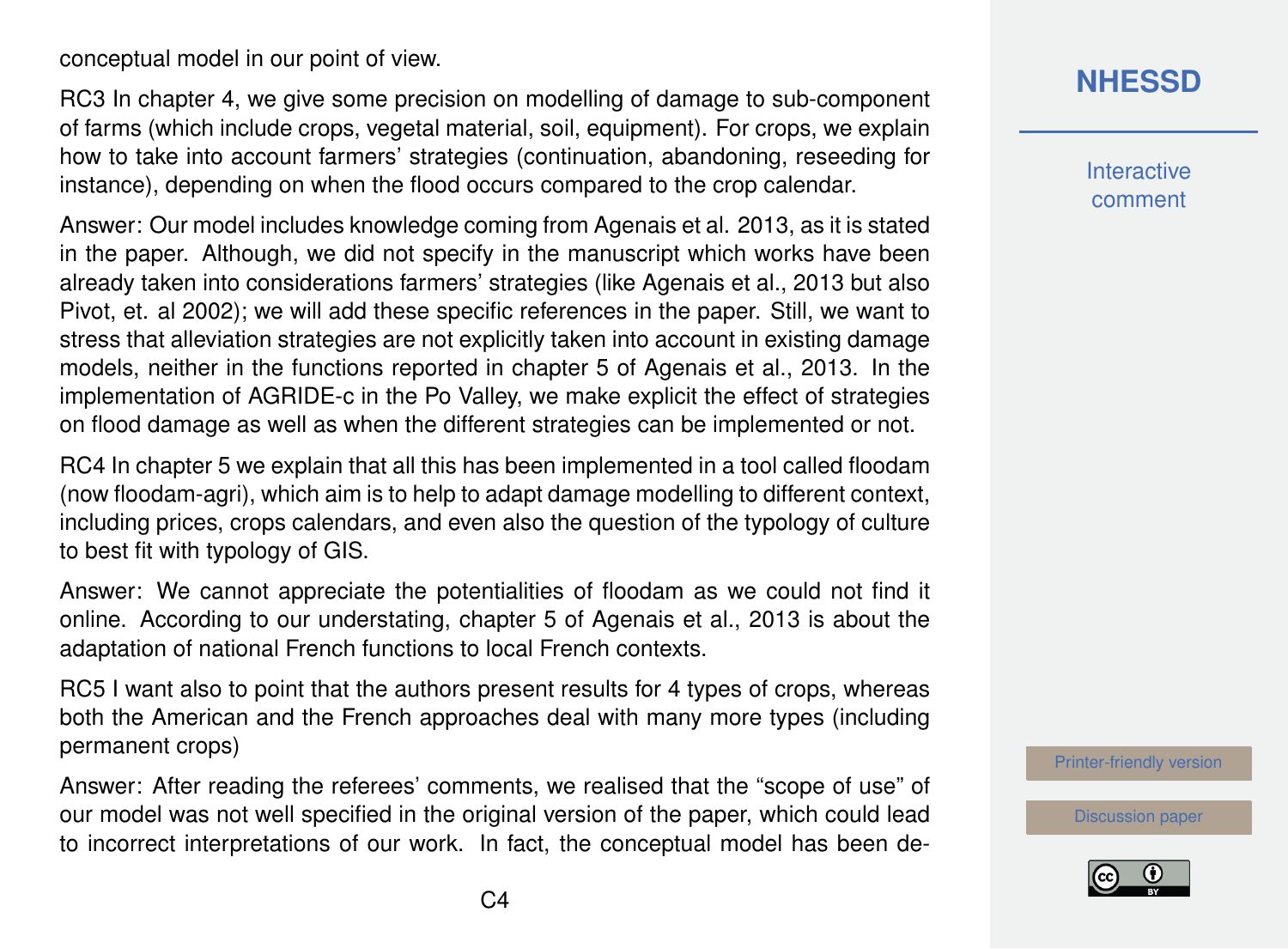signed to supply an estimation of flood damage: - to annual crops (i.e. not including perennial plants) - by considering one single culture (i.e. by not considering replacement of one culture with another one) - by limiting the time frame of the analysis to one "productive year" (i.e. not considering long term damages, e.g. loss of soil productivity in the following years); - for infrequent flooding (i.e. effect of two, or more, consecutive floods is not considered) Nonetheless, as specified at page 9 line 11-19, AGRIDE-c do not consider damage to other components/elements of the farm that may induce additional damage to crops, as, for instance, damage to machineries and equipment (e.g. the irrigation plant) that may prevent cultivation for a while. Only damage to soil is considered from the evidence that, during a flood, damage to soil and plants occurs always at the same time, differently from damage to the other components which can occur or not, independently from the damage to plants; as a consequence, damage to soil and plants is modelled together, while damage to the other components could be modelled as separated factors, not included in the conceptual model. We thank the referees to highlight this limit of the original manuscript that we will address by specifying all these aspects in the new version of the paper. Regarding the implementation in the Po Valley, its objective was not to create a comprehensive model for the estimation of flood damage to crops in the area, rather it was to exemplify how the conceptual model can be implemented in a specific context.

RC6 I feel uncomfortable with the articulation of the two parts of the article, "conceptual model" and "implementation". From figure 2, it is expected that implementation of AGRIDE-c shall take into account all the phenomena described. But when coming to the implementation, it appears that many of those phenomena are not taken into account (loss of fertility due to sedimentation or loss of quality for instance). This shall be exposed in a clearer way not to induce false expectations on the scope of the study.

Answer: We thank the referee to highlight this lack of clarity in the paper. The idea of dividing the conceptual model from its implementation was also conceived with the objective of highlighting the gap between the available knowledge on damage mecha-

#### **[NHESSD](https://www.nat-hazards-earth-syst-sci-discuss.net/)**

**Interactive** comment

[Printer-friendly version](https://www.nat-hazards-earth-syst-sci-discuss.net/nhess-2019-61/nhess-2019-61-AC3-print.pdf)

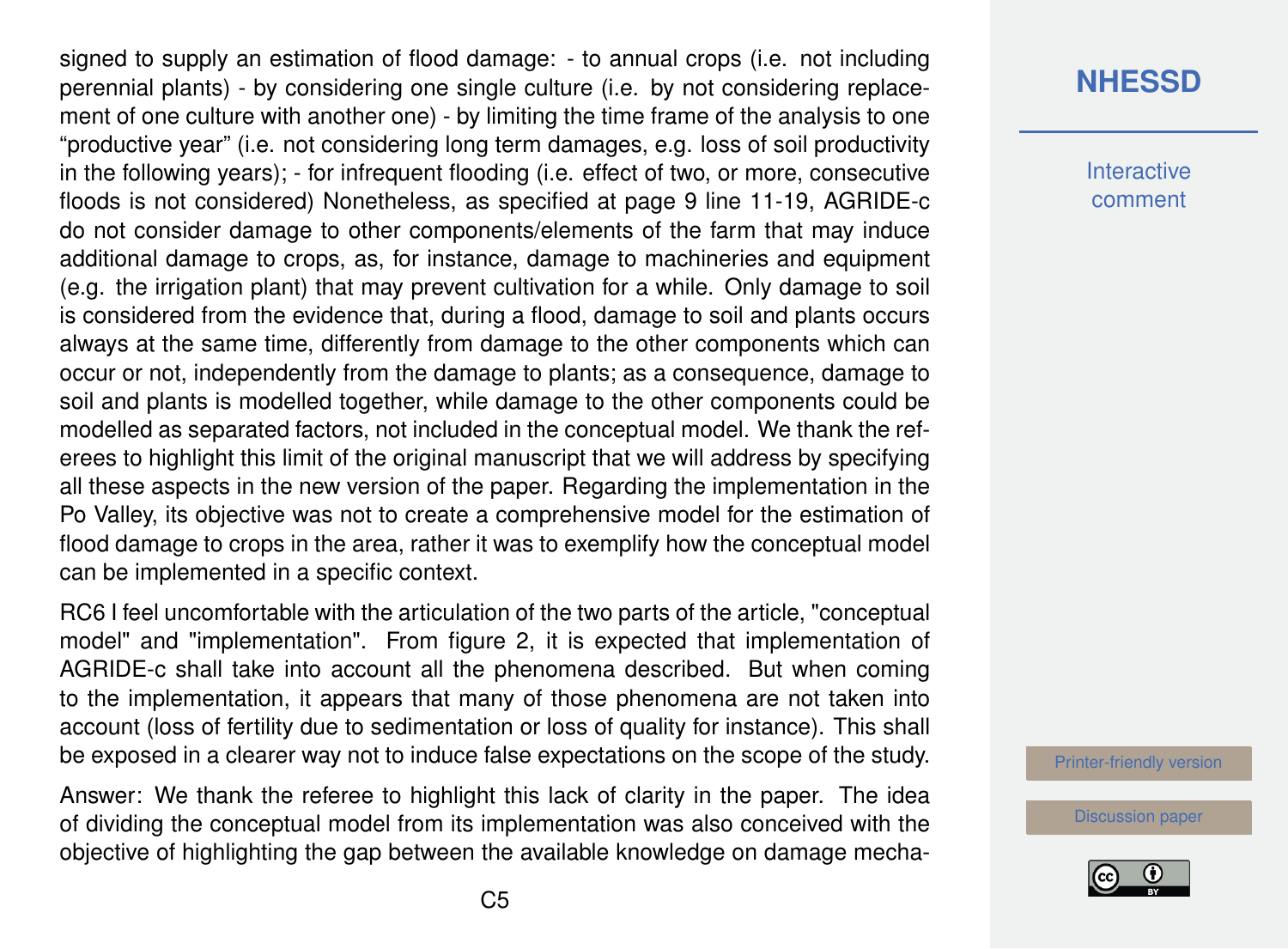nisms and their drivers/explicative variables, and their present modelling capacities. In fact, in order to be generally valid in any specific context, the conceptual model must include all the phenomena which affect the final loss figure. Then, its implementation must take into account not only the specific features of the investigated context (and then the relevant phenomena) but also modelling and data availability. In the Po Valley, data and models are required to properly take into account damage to soil and loss of quality; in their absence we made simplified assumptions, highlighting also research needs. A comment will be added in the revised version of the manuscript, explaining this point, along with a table summarising the main elements and sources of revenue and cost estimation processes, considered in the application of the model in the Po Valley

RC7 Third, I think that the conceptual model is incomplete, at least for perennial crops (such as vineyard, but also grassland). First, it does not seem clear that the authors get that for some culture it may be useful to separate crops (fruits) and vegetal material (trees). This is not restricted to vineyard and orchards, but may also be important for asparagus, and even certain type of grasslands. If vegetal material is affected by flood, there may be at least two types of effect that last more than one year. For a given plot, if some plants are to be "destroyed" by a flood, it is expected that yield reduction and thus of products, but also variations of charges occur during the following years. This type of effects are for instance implicitly taken into account in Agenais et al.

#### Answer: see answer to RC5

RC8: Forth, I think there are not sufficient description of the role of the direct consultation of experts for the current work. It is only said (page 7) that some experts were consulted (agronomists and representatives of the authorities responsible for agricultural damage management and compensation), that this expertise were used to produce the production costs for normal activity (page 11, figure 3), the 3 possible strategies after a flood occur (pages 12-13) and an opinion on the suitability of yield reduction model coming from our works for maize grain (page 12). As many of the implementation seem

#### **[NHESSD](https://www.nat-hazards-earth-syst-sci-discuss.net/)**

**Interactive** comment

[Printer-friendly version](https://www.nat-hazards-earth-syst-sci-discuss.net/nhess-2019-61/nhess-2019-61-AC3-print.pdf)

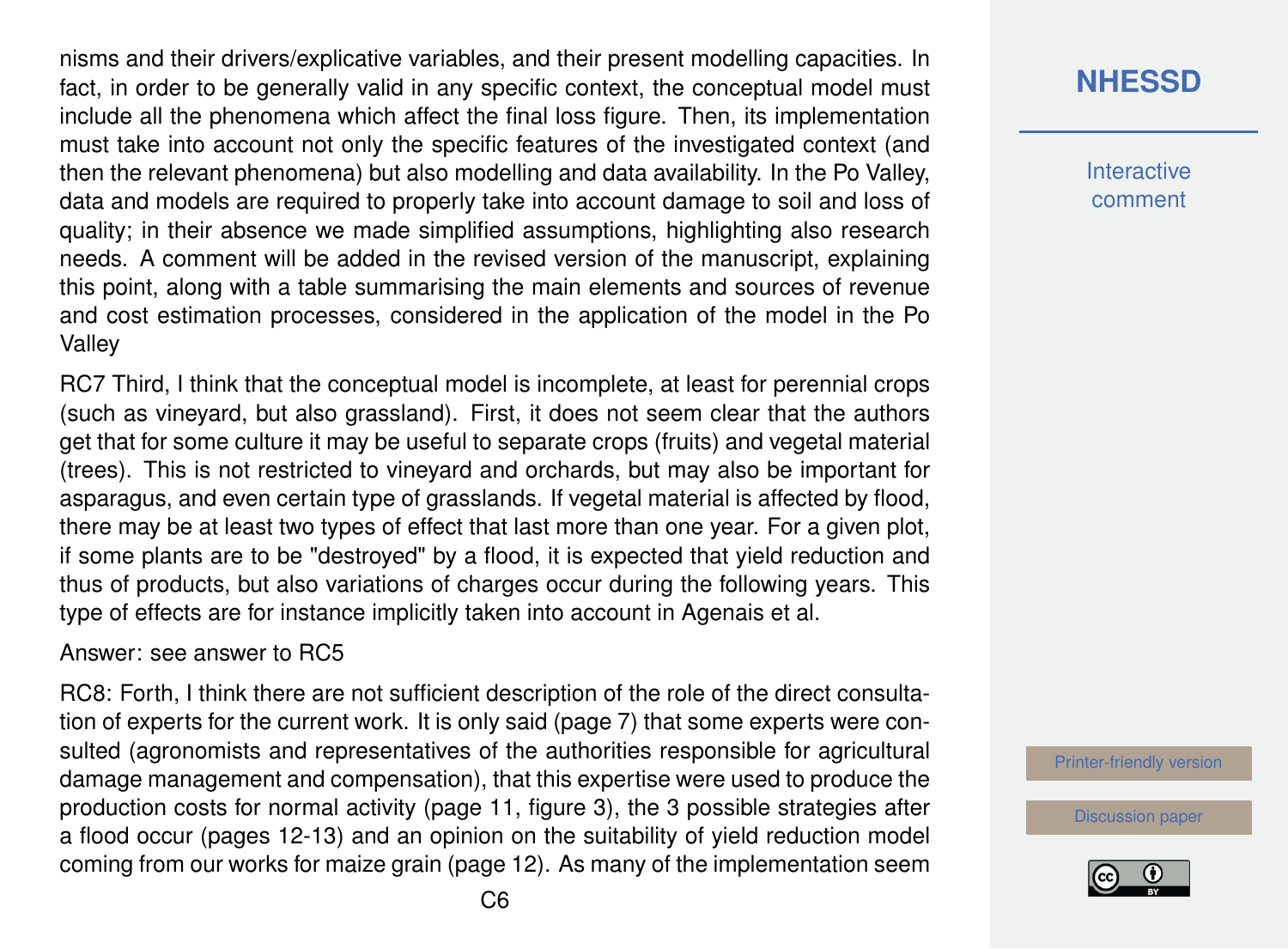to rely on the consultation of experts, I think a much more detailed description of this consultation shall be provided: how many experts has been consulted? What were their precise expertise, especially concerning flood impacts? What were their opinions on the data they provided? Have they been consulted on the results? What were their opinion on those results? What were their opinion on the transferability of those results on other context? This would strengthen this part of the work, that is almost invisible at the moment

Answer: We really thank the referee to highlight this lack in the original version of the manuscript. A new sub-section will be added to the revised version of the paper explaining the whole process of experts' involvement. Experts were involved with two main objectives. The first one is to support the definition, and validate the quality, of the conceptual model. The second one is to give suggestions/information on the implementation of the model in the Po Valley, above all regarding expected physical damage and costs. With respect to the first objective, an iterative process was followed. First, a semi-structured interview was conducted, by asking experts about the main damage mechanisms/phenomena in case of flood, possible interconnections among them, important explicative variables. In this phase, results from the literature review were proposed to experts for their judgment. In the following step, experts were asked to evaluate a draft version of the conceptual model we draw according to the literature review and results from interviews. Then, there was an iterative revision process of improved versions of the model until an agreement on its final structure was reached. With respect to the second objective, several individual meetings were organised with the aim of asking experts about context-specific information on: crops calendars, yields and prices, type, timing and costs of cultivation practices. In this phase, the transferability of the model by Agenais et al. 2013 was also discussed. Three kinds of experts were involved. One representative of the Regional Authority responsible for agricultural damage management and compensation, with more than 20 years of expertise in the management and compensation of flood damage to farms in the Lombardy Region. Two agronomists of the local association of farmers (Coldiretti Lodi), with specific

#### **[NHESSD](https://www.nat-hazards-earth-syst-sci-discuss.net/)**

**Interactive** comment

[Printer-friendly version](https://www.nat-hazards-earth-syst-sci-discuss.net/nhess-2019-61/nhess-2019-61-AC3-print.pdf)

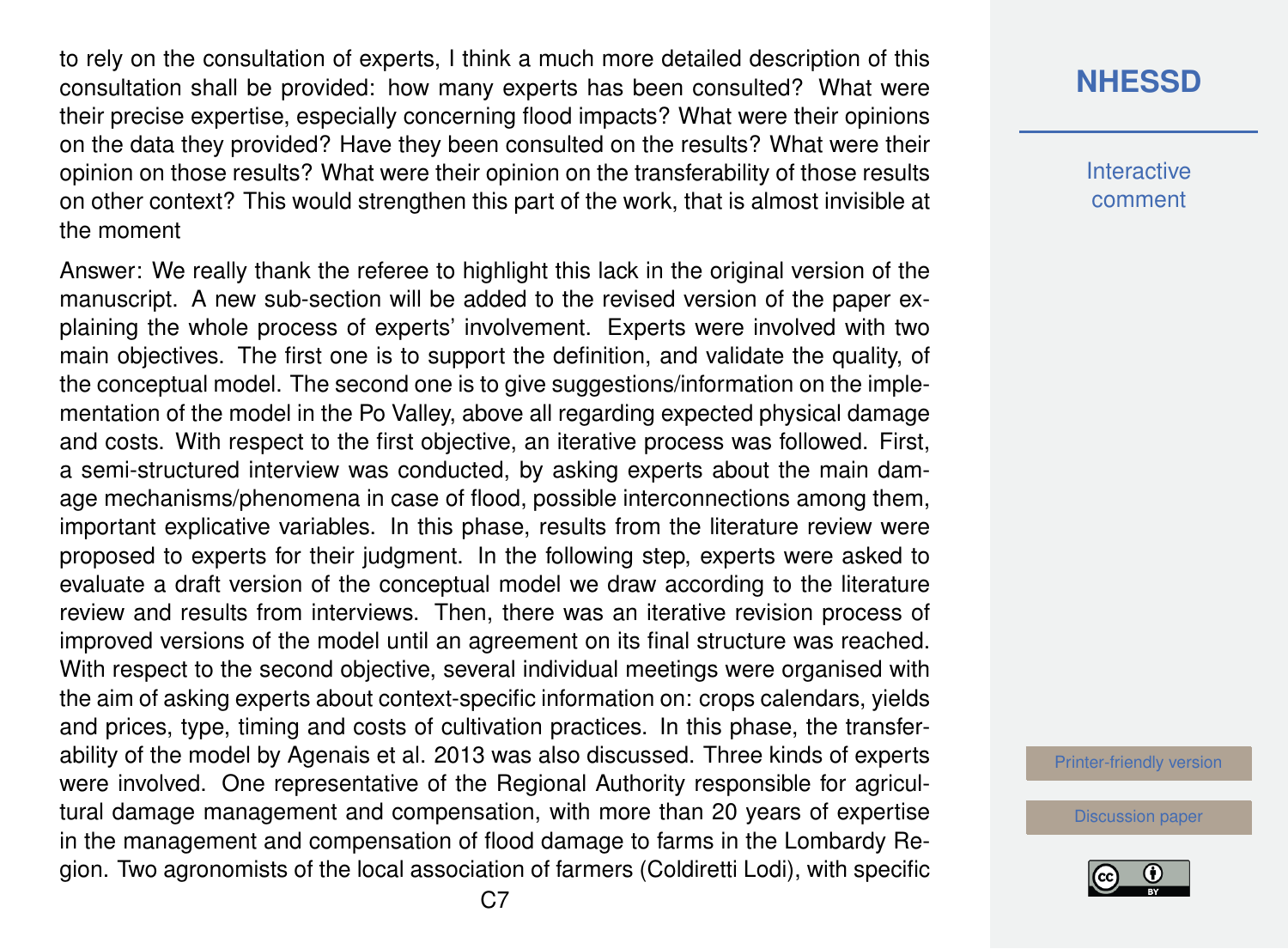knowledge on the investigated context and with direct experience in managing floods in the last 20 years. During the work, the two agronomists asked for data/information also to individual local farmers that were flooded in the past years, including also their viewpoint in the process. Finally, an academic economist, with specific expertise in agriculture, has been involved in validating the final model.

RC9: I would therefore recommend to be less ambitious in terms of interest of the article and to reorient it on the question of what has been necessary to adapt from previous works to a specific context. I invite the authors to be more precise on what they really include in their model, not on what they would have liked to include, because this makes things unclear for the reader. Another perspective would be to make a clear list of what that have not included. I also invite the authors to be more specific on how they have really implement their "local" model, by precising all the steps about consultations of experts. This seems important, especially for a expert-based approach. For those reasons I recommend a major revision.

Answer: we thank the referee for the comment as we think that, by addressing it, we could better specify (in the new version of the paper) which is the added value of the work (i.e. the conceptual model of available knowledge), which are its limits (i.e. the focus on the only crops component, the time frame of the analysis to one "productive year", the existing gaps between knowledge and modelling) and the implemented methodologies, above all with respect to expert 's consultation (see also answer to RC5, RC6 and RC7)

RC10 Given the scope of the article, I am not totally convinced that the state of the art analysis should be done in such a detailed way. This is more convenient for a kind of review articles. If this section should stay in such a detail version, some imprecision needs to be corrected. For instance: - P3-L16. "No model in Table 2 considers instead the behavior of farmers after the occurrence of the flood (e.g. the decision of abandoning the production or to continue with increasing production costs)..." Agenais et al. does (see chapter 4) - P3-L22. The distinction between "physically based" and "cost

#### **[NHESSD](https://www.nat-hazards-earth-syst-sci-discuss.net/)**

**Interactive** comment

[Printer-friendly version](https://www.nat-hazards-earth-syst-sci-discuss.net/nhess-2019-61/nhess-2019-61-AC3-print.pdf)

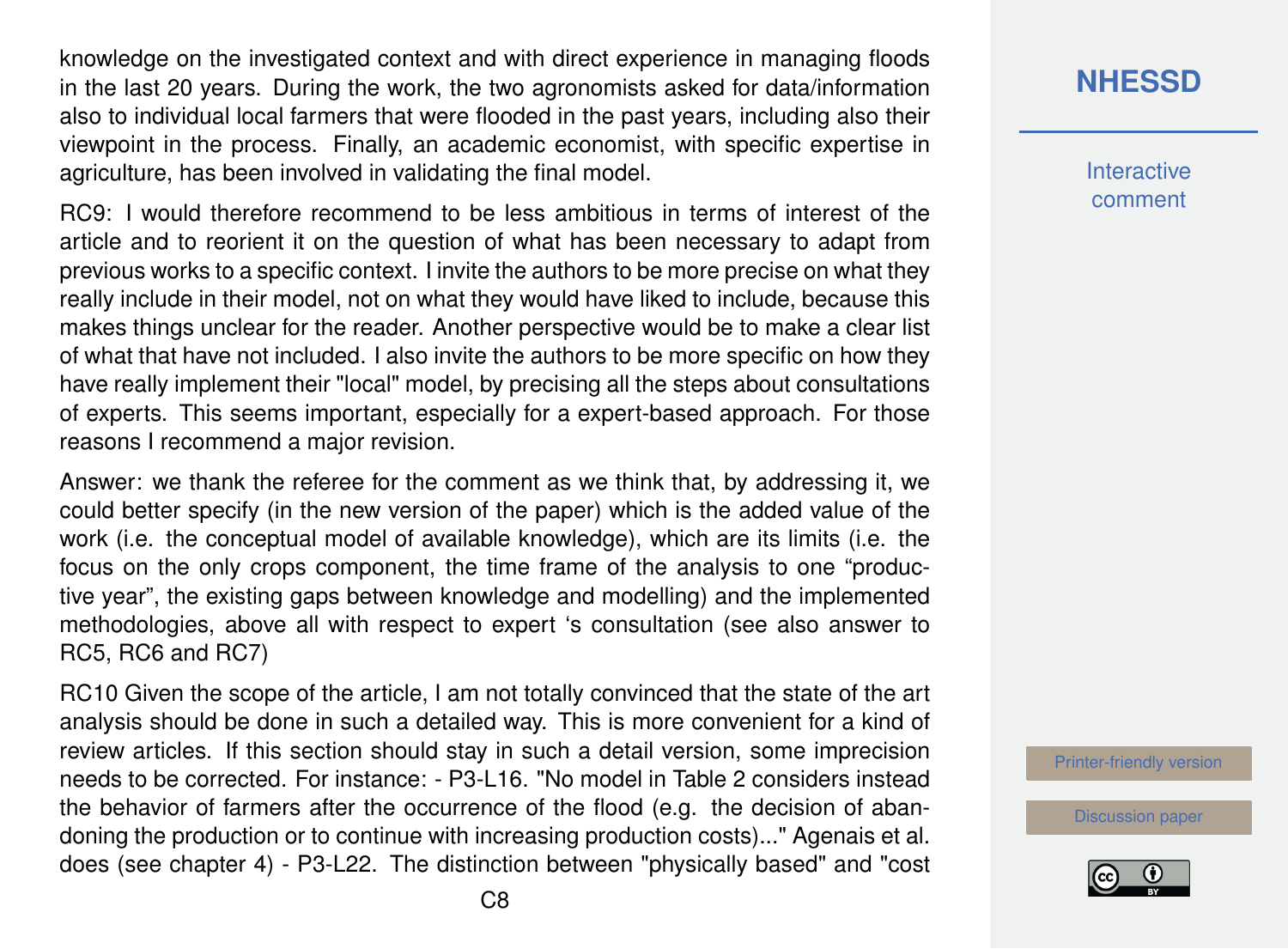based". is not clear. As formulated "cost based" models appears as simpler models where yield reduction is always total, which is not the case for "physical based" models. But for "physical based" models consequences in terms of production costs are considered. - Table 2. I am not convinced by the way some works are classified. For instance AGDAM cannot be said as "cost based", as it also consider some physical aspects on flood for yield reduction. I have not the time to check for all the works. Thus, I am not confident by what is presented in table 2. - P5-Table2 Agenais et al. present damage functions for 14 crops type, based on a detailed model of 50 crops types.

Answer: We think that the detail of the state of art is required in order to highlight research needs and then the objective of our work. We verified imprecisions suggested by the referee, individual comments are supplied: - The model by Agenais et al. (i.e. functions in chapter 5) does not explicitly take into account alleviation strategies in damage estimation. - According to us the distinction between physically-based and cost-based model is clear, laying in considering or not the estimation of physical damage. Accordingly, the AGDAM model must be correctly classified as "cost-based" - Table 2 refer only to (annual crops); this will be specified in the new version of the paper

RC11 I haven't seen the demonstration of what is promised in the abstract about "comprehensive cost-benefit analyses of risk mitigation actions". What is said in the discussion (page 17) is just that AGRIDE-c provide a way to estimate direct damage to crops, but in fact, it is only one contributions among others. I also feel that the authors did not get that for CBA purpose, it should be considered a "collective perspective", without considering possible transfers. This is not clear (see remarks on the "spreadsheet" tools). I think that should be reformulated.

Answer: The objective of the paper is to present a model and to discuss its potentialities, not demonstrating its usability. In fact, another manuscript is under preparation on the use of AGRIDE-c for the CBA of flood risk mitigation strategies in Lodi. We agree with the referee that including the potentialities of the work for CBA in the ab**[NHESSD](https://www.nat-hazards-earth-syst-sci-discuss.net/)**

**Interactive** comment

[Printer-friendly version](https://www.nat-hazards-earth-syst-sci-discuss.net/nhess-2019-61/nhess-2019-61-AC3-print.pdf)

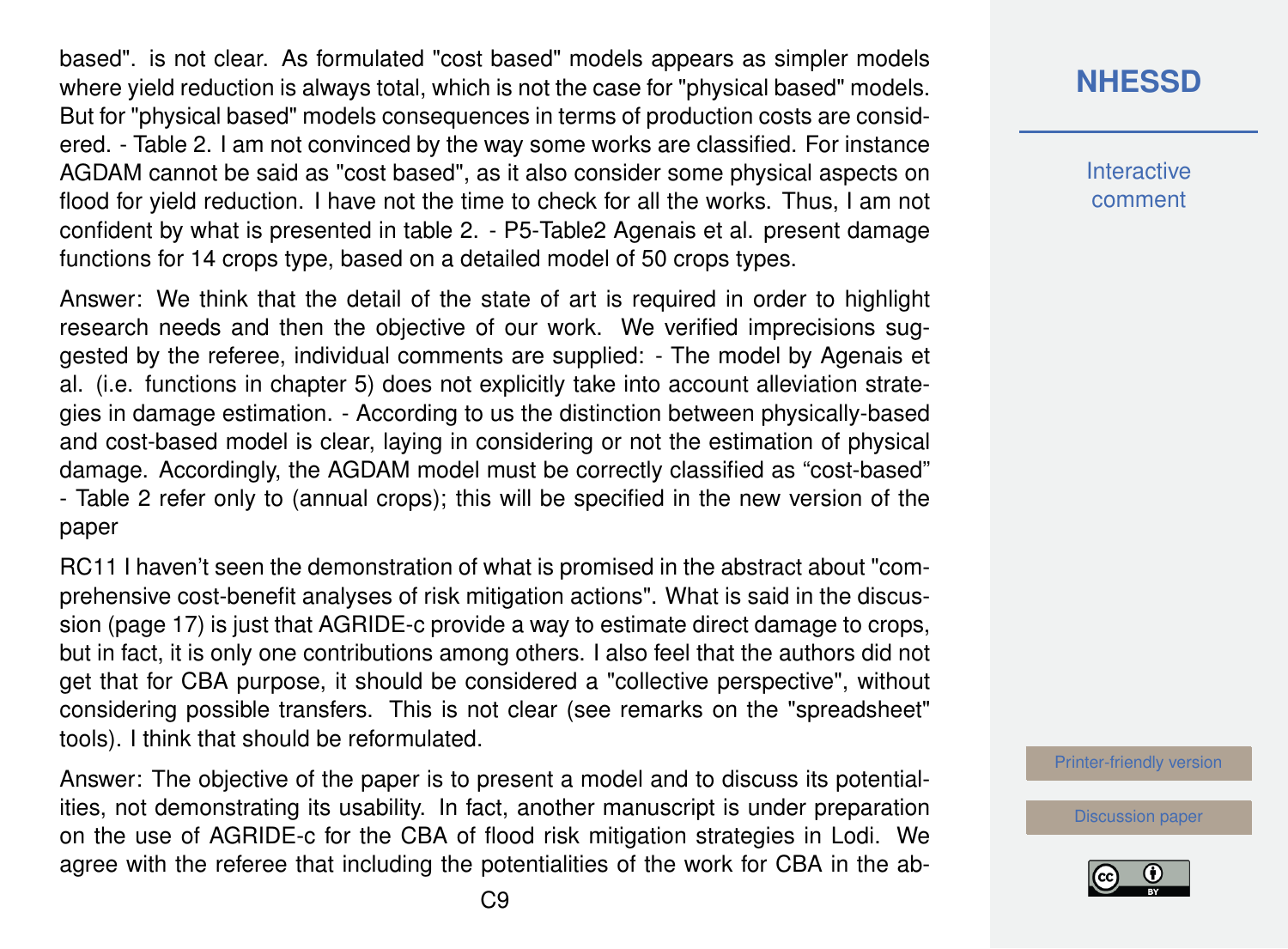stract can lead to misunderstanding of papers' results and findings. In the new version of the paper, we'll remove reference to CBA in the abstract, limiting its discussion in the introduction/discussion sections. The CBA of flood risk mitigation strategies would require a comprehensive estimation of benefits linked to the different strategies, i.e. of the avoided loss to all exposed sectors and at different temporal scales (i.e. direct and indirect/long term damages). Present damage modelling capacity prevents comprehensive flood damage assessments, which usually include only direct damage to people and some of the exposed assets (typically residential buildings). In such a context, by allowing the estimation of the expected loss to crops in a specific flood scenario, AGRIDE-c may support more comprehensive CBAs of public risk mitigation strategies. Of course, to meet such an objective, the tool must be critically used, e.g. by considering possible transfers of losses/gains between farmers in an economic perspective, according to the temporal and spatial scales of the analysis. With respect to other available tools, we think that AGRIDE-c, by conceptualising the whole damage estimation process, may lead to more reliable and transparent estimations. More comments will be added on this point in the new version of the paper.

RC12 I haven't seen neither the demonstration that AGRIDE-c is a "a powerful tool to orient farmers' behaviour towards more resilient damage alleviation practices". I do not know in detail what is the context of management of flood and agriculture in Italy. It is not presented in the article. But, this context may have some implications on what strategy would be follow by farmers, independently of what AGRIDE-c shall demonstrate. For instance, in France, if a farmer expect to receive some compensations from "Calamités Agricoles" (a State compensation scheme) or from "Assurances Récoltes" (Private insurance), he shall have to follow some recommendations concerning what he can follow as a strategy. If he does not, he may not receive any compensation. Also, it is not clear that the consequences presented are really those supported by the farmers. If there exists some compensations in Italia, this shall be included to provide a true "financial perspective" (point of view of the farmers).

#### **[NHESSD](https://www.nat-hazards-earth-syst-sci-discuss.net/)**

**Interactive** comment

[Printer-friendly version](https://www.nat-hazards-earth-syst-sci-discuss.net/nhess-2019-61/nhess-2019-61-AC3-print.pdf)

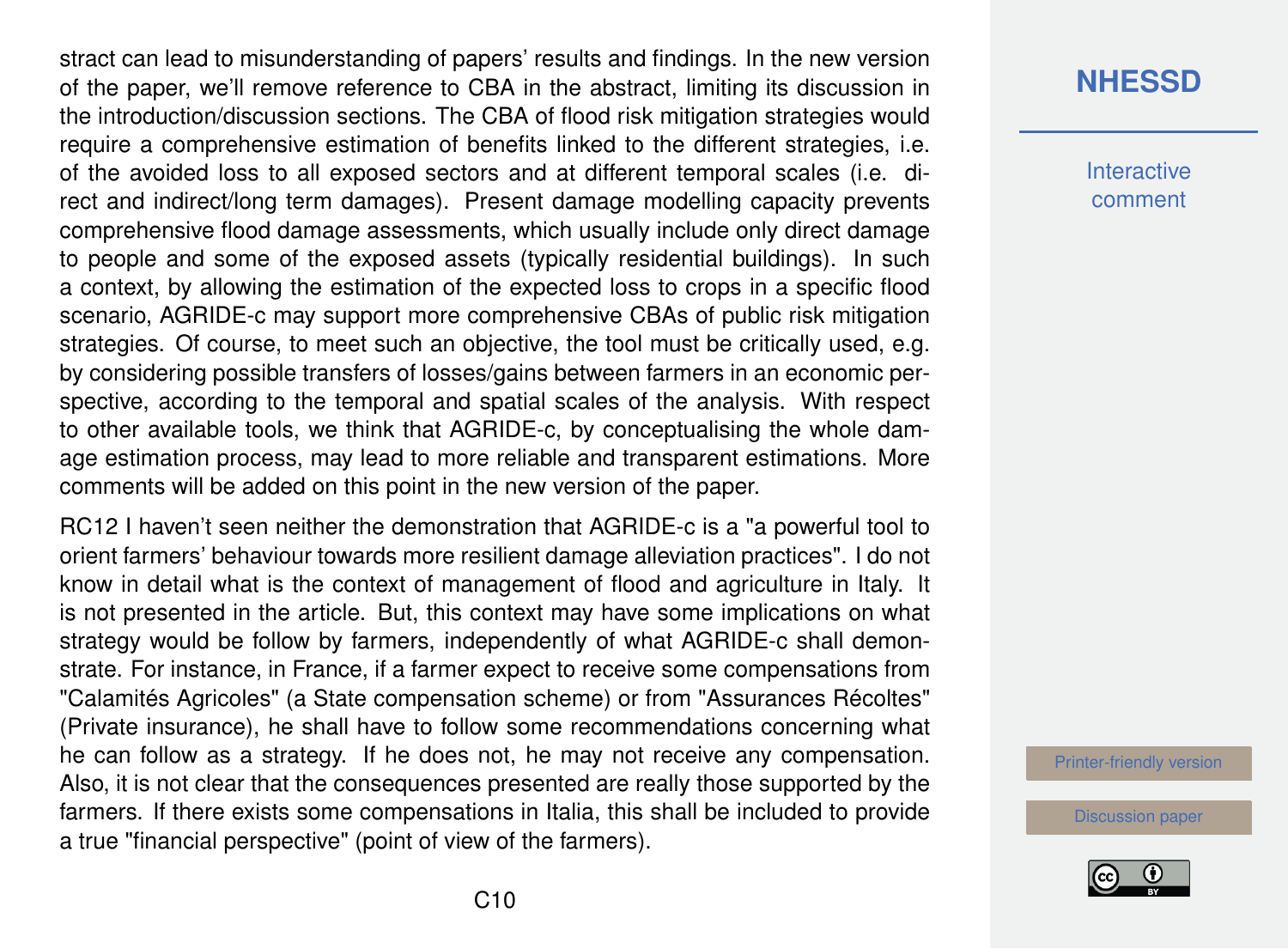Answer: We stress that the objective of the paper is to present a model and to discuss its potentialities, not demonstrating its usability. By supplying the expected damage for different types of crops and alleviation strategies (according to the expected yield reduction for different flood intensities and period of occurrence), AGRIDE-c may help individual farmers exposed to flood risk in preventing losses by supporting: the choice of the most appropriate crops to be cultivated, the choice of the best alleviation strategy to be followed once flooded, the evaluation of the opportunity to ask for a flood insurance scheme and the definition of the premium. This is a specific finding of the paper that will be better specified/commented in the new version of the manuscript. Insurance in Italy is not compulsory and is not linked to specific recommendations/strategies to be followed in case of flood.

RC13 I am not convinced by the starting line 19 on page 19, concerning the necessity of "sediment and contaminant transport models" as the authors said before that they did not find available models to estimate the effects of sediment and contamination. This appears not coherent.

Answer: The effect of sediments and contaminants transported by flooding water on the yield is well documented in the literature (see Agenais et al., 2013; AGDAM, 1985, The Multi Coloured Manual, 2013, Hussain, 1996), as stressed in the paper. Accordingly, we included this effect in our conceptual model, although (of course) the importance of the phenomenon varies from place to place, being negligible in some areas like the one investigated in the manuscript. However, hazard assessments (i.e. flood hazard maps) usually do not supply estimates of sediments and contaminants load, even in such contexts when the phenomenon plays a crucial role, avoiding the estimation of its effect on flood damage to crops. This is a limit of present tools that we want to highlight in the paper.

RC14 I think that some of the figures presenting the results shall be changed. In fact, in the title, the authors say that they analyze "damage to crops" but none of the figures clearly present a "net" damage. The reader has to make a mental effort to understand **[NHESSD](https://www.nat-hazards-earth-syst-sci-discuss.net/)**

**Interactive** comment

[Printer-friendly version](https://www.nat-hazards-earth-syst-sci-discuss.net/nhess-2019-61/nhess-2019-61-AC3-print.pdf)

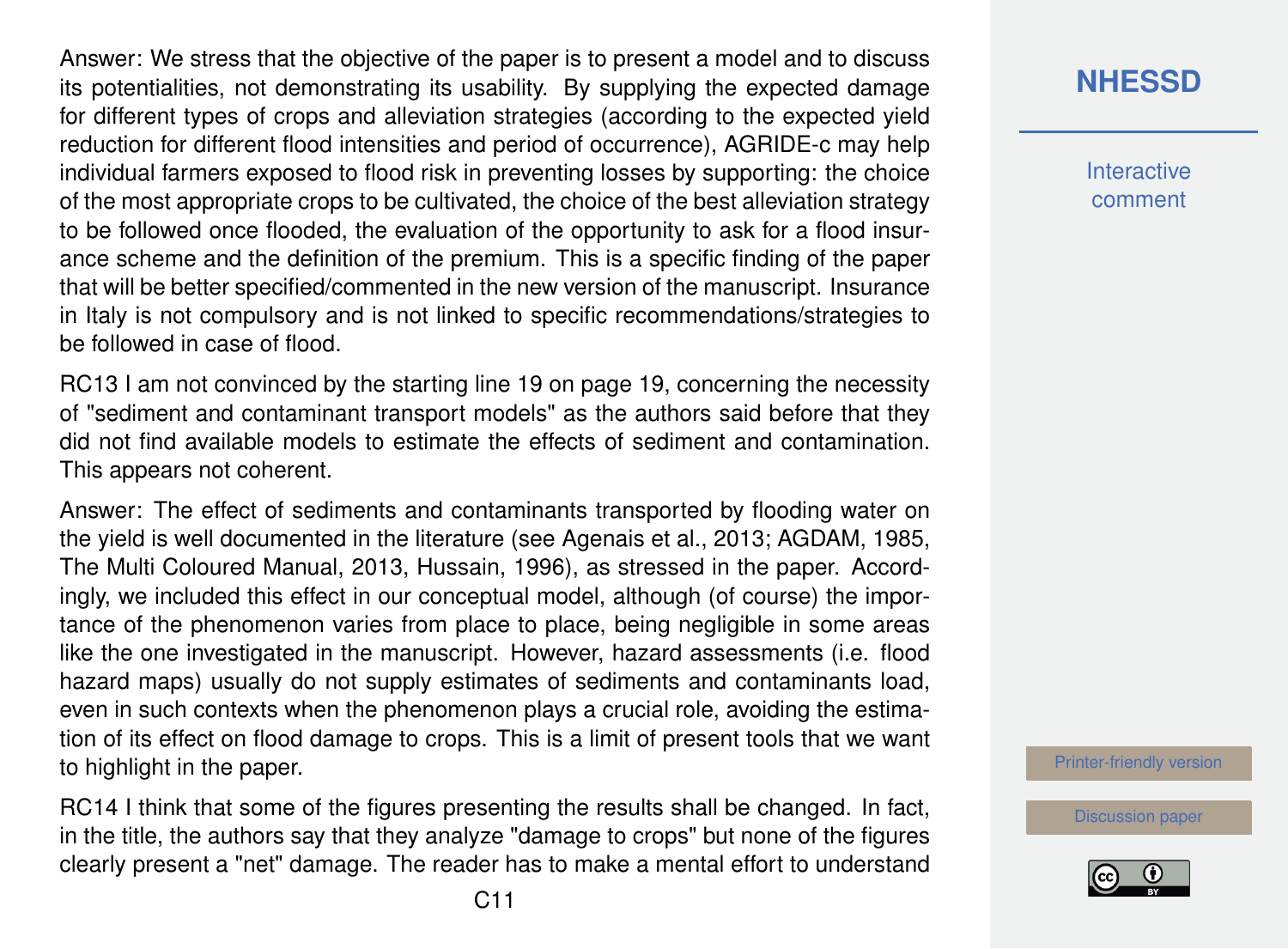what are the damage from those figures (5 and 7): - make a difference between last point of the curve of scenario 0 and last points of three other curves for the production costs part - make a difference between a value given by a bar for scenario 0 and 3 other values for the "turnover" part - and then make a difference between the difference of turnover and the difference of production costs... Well, this should be done for the reader! This could allow to have a representation of the flood damage depending on the season of occurrence (as a function).

Answer: We thank the referee for the comment. We will improve Figures 5 and 7, explicating the value of the absolute damage. However, we want to stress that Figures 5 and 7 do not represent the damage model but they are only functional to the description of the process leading to it. The final output of the damage model is displayed in Figure 6. From this, the calculation of the damage is immediate, by multiplying the relative damage by the GP of the specific farm.

RC15 Concerning figure 1, the authors announce that relative damage is supplied by our works (Agenais et al. 2013), but this is not the case. Our results are expressed in absolute damage (see page 51 of our report). Thus, the figure 1 is an interpretation of what we have done, but this interpretation is not explained. Moreover, this interpretation is necessary incorrect, as our results are presented on a seasonal time step (3 months) whereas the time scale in the figure 1 is one month. Moreover, as seen in our reports, relative damage are maximum only in summer, for long duration, and height over 130 cm, thus it is impossible to have relative damage of 100 % for any other case. I have not verified what is announced about the presentation of the results of Forster et al., but it shall be verified.

Answer: The referee is right as we did not use absolute damage functions at pg. 51 of Agenais et al., 2013 but relative "physical damage functions" supplied in the annex (pg. 200-202), and reported in Figure 4 of the paper. In fact, the objective was to highlight differences between physically-based and cost-based approaches. On the other hand, we choose the two models to allow a direct comparison in terms of relative **Interactive** comment

[Printer-friendly version](https://www.nat-hazards-earth-syst-sci-discuss.net/nhess-2019-61/nhess-2019-61-AC3-print.pdf)

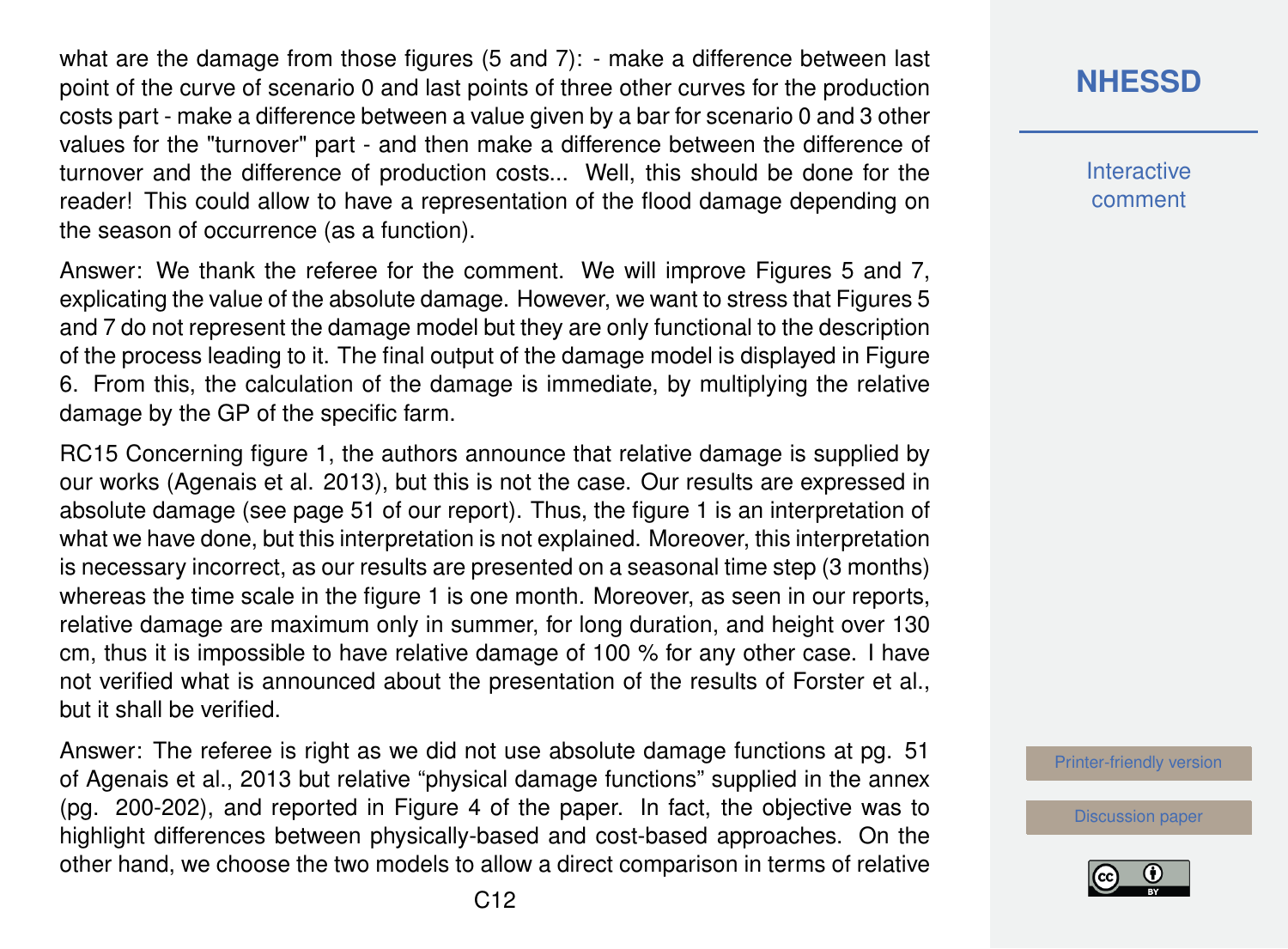damage, avoiding possible errors in transferring relative damage to absolute damage and vice versa. The physical damage functions in Agenais et al., 2013 are expressed for vegetative stages of the plant (not for three months) that we have linked to the months of the year, according to the Italian climate and cultural calendars (Initial phase: April-May, Growing phase: June, Flowering phase: July-August, Maturation phase: September-October, see Table 3). According to the functions, for a 3 days flood, a 100% physical damage occurs in the Initial phase (for any water depth value) and in the flowering phase for water depth greater than 130 cm. This is reflected in the first row of Figure 1 with a 100% peak of damage in April and July, which are representative, respectively, of the initial and flowering phases. For a 15 days flood, a 100% physical damage occur in the Initial, growing and flowering phase (for any water depth value) and also in the maturation phase, for water depth greater than 130 cm. This is reflected in the second row of Figure 1 with a 100% damage from April to July (for water depth equal to 0.4 e 0.9 m) and from April to October (for water depth equal to 1.5 m), which are representative, respectively, of the initial, growing and flowering phases, and of the whole cultural cycle. To be more clear, we'll replace Figure 1 with the one in the attachment where 100% damage is reported for the whole duration of the different vegetative stages. Although an explanation was required to clear referee doubts, we do not think that the detailed explanation of how we implemented the model must be included in the paper, as it is out of the scope of the meaning of Figure 1. Foster et al. was implemented at the best of our understanding.

RC16 I had a look at the "spreadsheet" tool, and I share some comments on it, as I understood that all the application where made thanks to it: - There is not a manual to help people use the tool, it would be nice (necessary?). - Technically this tool is not designed to produce damage function but to estimate damage for specific value of hazard. This is not very practical for a user interested in a "damage function".

Answer: The tool was designed to support analysts in the calculation of damage for a specific hazard and vulnerability context, by implementing the damage functions we

#### **[NHESSD](https://www.nat-hazards-earth-syst-sci-discuss.net/)**

**Interactive** comment

[Printer-friendly version](https://www.nat-hazards-earth-syst-sci-discuss.net/nhess-2019-61/nhess-2019-61-AC3-print.pdf)

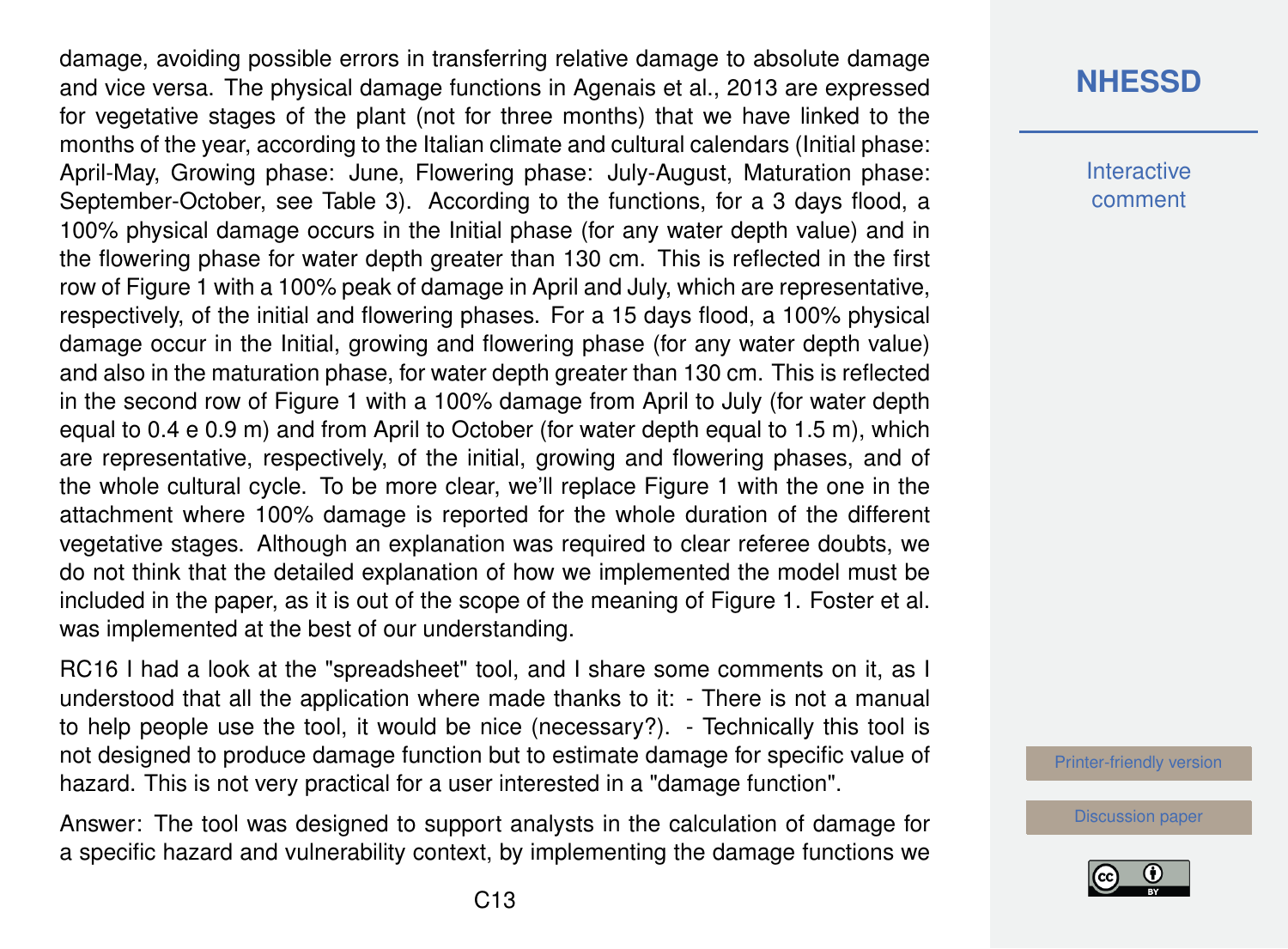derived for the Po Valley, and which are reported in Figure 6 and in the Appendix. Such functions are included in the spreadsheet but can be also partly modified (by changing revenue and costs parameters). A user-manual will be added in the new-version of the paper to increase its usability.

RC17 I have some questions on how the value coming from "Agenais" were filled, as I cannot remember that the authors asked for those values, which are not detailed in our report. - For instance, in some cases (maize, germination) yield reduction may occur for flood with a duration of 0 day, and in other cases (maize, flowering) there is no yield reduction for such flood with duration of 0 day. This may be a misunderstanding of what we developed. This leads to possible damage for a flood of 0 day and 0 cm for maize, which has no sense in our works. Such a flood is typically a flood with no consequences.

Answer: The referee is right when he says that the report by Agenais et al. does not detail model's values, which is a limit for its transferability. He is also right in saying that we did not ask for such values. In fact, given the simplicity of the functions, we made some assumptions that were supported by local experts' opinions. In particular, we used the relative physical damage functions reported in the Agenais report at pg. 200-202 (and also reported in our Figure 4) by assuming a linear increase of damage from 0 to 100% when required (see pg. 12 line 15) According to such functions, in the initial phase, any flood will lead to a 100% damage (see pg. 200 of the Agenais et al. report), and it is in this sense that figure 4 must be read, with respect to the red square related to the initial phase. On the contrary, in the flowering phase, a flood with a duration of 0 days will not lead to damage, and this is correctly reported in Figure 4 as in pg. 201 of the Agenais et al. report. While tuning the model for the Po valley we started from the model of Agenais et al., 2013 we kept the same structure, we approximated trends with very simple functions (straight lines) while defining limits of such lines by a comparison of the original model and opinions of local experts. Due to the strong imprinting of Agenais et al. 2013 on our model, we considered as honest

## **[NHESSD](https://www.nat-hazards-earth-syst-sci-discuss.net/)**

**Interactive** comment

[Printer-friendly version](https://www.nat-hazards-earth-syst-sci-discuss.net/nhess-2019-61/nhess-2019-61-AC3-print.pdf)

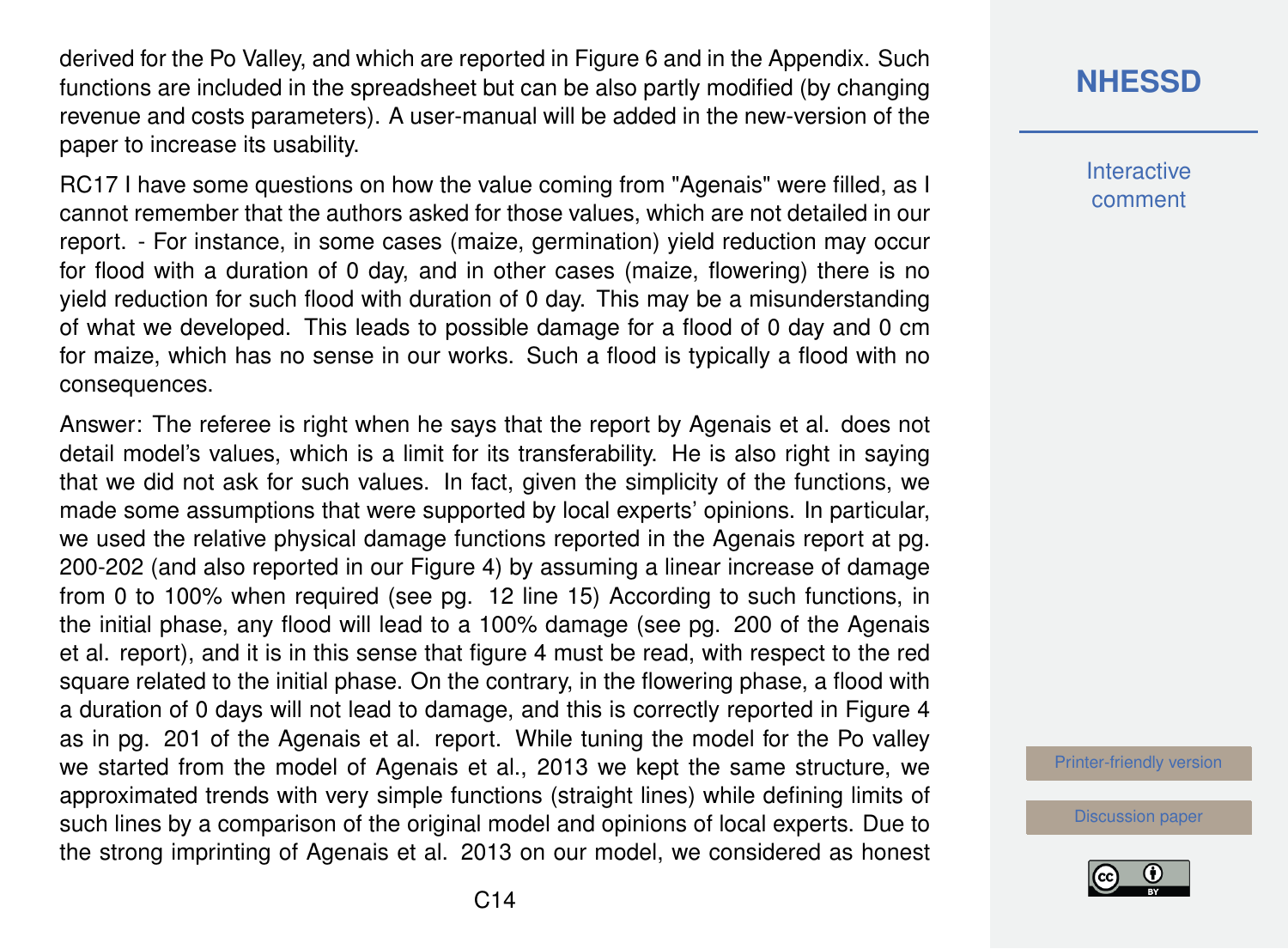to declare the latter as an adaptation of the former. However, if the reviewer (and the editor) consider our model to be too loosely connected with the original one, we have no problem to indicate our model as freely inspired to that of Agenais et al., 2013 thus avoiding claiming any responsibility of the original one on our results.

RC18 Another thing is that it is not specified that all data used from Agenais et al. are only specified for negligible flow velocity. This is particularly important for maize, wheat, and barley, that are very sensitive to this parameter. This may induce a bad use of the tool.

Answer: The referee is right. In fact, this is one of the reason for which we chose the model by Agenais et al., 2013, for the Po Valley, where riverine long-lasting floods are the typical flooding events. We will better specify this in the new version of the manuscript.

RC19 One of the aspects that may change from site to site is the list of actions inside the crop management sequences. There are many reasons for which those actions may differ, not only in value but also in nature. This aspect is not taken into account, and doesn't seem to be easily taken into account with the provided tool.

Answer: The referee is right. By referring to the model we implemented for the Po Valley, the spreadsheet allows changing revenue and costs parameters, but not the type of cultivation practices. Still, as an open tool it can be easily modified to take into consideration of other context-specific cultivation practices.

RC20 In the tool, "EU contributions for agriculture" are included. This is more oriented for a financial analysis (point of view of a specific farmer, including transfers) than for a Cost-Benefit Analysis (collective point of view, excluding transfers). I think a clear precision on the usage of damage produced should be added. If a financial perspective is to be promoted, all insurance or compensations mechanisms should be also included to give a better view of net consequences for the farmer.

#### **[NHESSD](https://www.nat-hazards-earth-syst-sci-discuss.net/)**

**Interactive** comment

[Printer-friendly version](https://www.nat-hazards-earth-syst-sci-discuss.net/nhess-2019-61/nhess-2019-61-AC3-print.pdf)